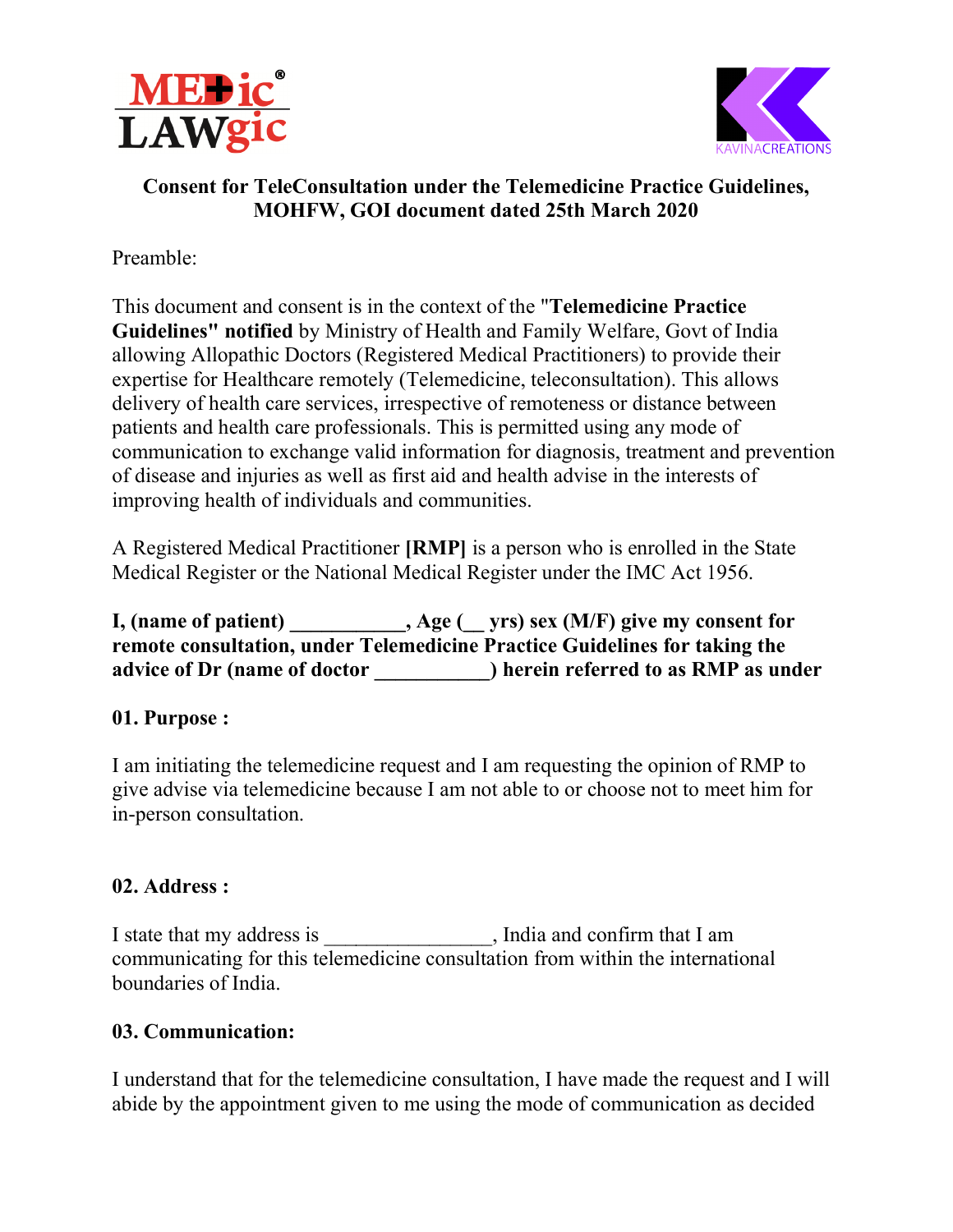



by the RMP and follow all the steps in the terms and procedure as communicated by by the RMP and follow all the steps in the terms and procedure as communicated by the RMP. I will also provide complete information regarding my medical condition, including, but not limited to:

- a. My patient medical records
- b. My medical images
- c. My investigation reports
- d. My current and past medical data
- e. List of all my medications that I am taking currently including any home remedies, other alternate systems of medicines, complementary medication
- f. List of all my medical questions and queries List of

g. Details of any medical consultation and advise that I have already obtained from<br>any other healthcare professional (whether from inside or outside India).<br>h. Details of my allergies and other past medical history (admis any other healthcare professional (whether from inside or outside India). in taking currently - including any home<br>medicines, complementary medication<br>d queries<br>and advise that I have already obtained fron<br>nether from inside or outside India).<br>ast medical history (admissions to healthcare<br>c)<br>y c

h. Details of my allergies and other past medical history (admissions to healthcare facilities, surgeries, complications, etc)

I am aware that if I do not provide my complete medical details, the RMP will b making a judgment and/ or giving me advise on the basis of limited/ incomplete information provided by me and this can lead to serious consequences for me, information provided by me and this can lead to serious consequences for me, including but not limited to, wrong diagnosis, wrong treatment, adverse drug interaction or allergic reactions. I also understand that I will be responsible for these consequences and that cannot hold the RMP liable for the same. on the adverse drug e responsible for .

# 04.Security

consequences and that cannot hold the RMP liable for the same.<br> **04.Security**<br>
I am aware that mode of communication, electronic systems, internet network and software are prone to be breached by others (third party, hackers). This can occur in spite of any security protocols used at either end of the communication (patient end and RMP end). I undertake to take all the necessary security precautions at patient end and I am aware of the security precautions being taken by the RMP. In spite of these and I am aware of the security precautions being taken by the RMP. In spite of these precautions, if there is any breach in security and confidentiality, I shall not hold the RMP responsible for the same. used at either end of the communication<br>ake all the necessary security precaution<br>precautions being taken by the RMP. In<br>ach in security and confidentiality, I shall<br>**lemedicine consultation:**<br>ware of the use and limitatio

# 05. Use and Limitations of telemedicine consultation:

I have been informed and am aware of the use and limitations of remote telemedicine consultation. Specifically,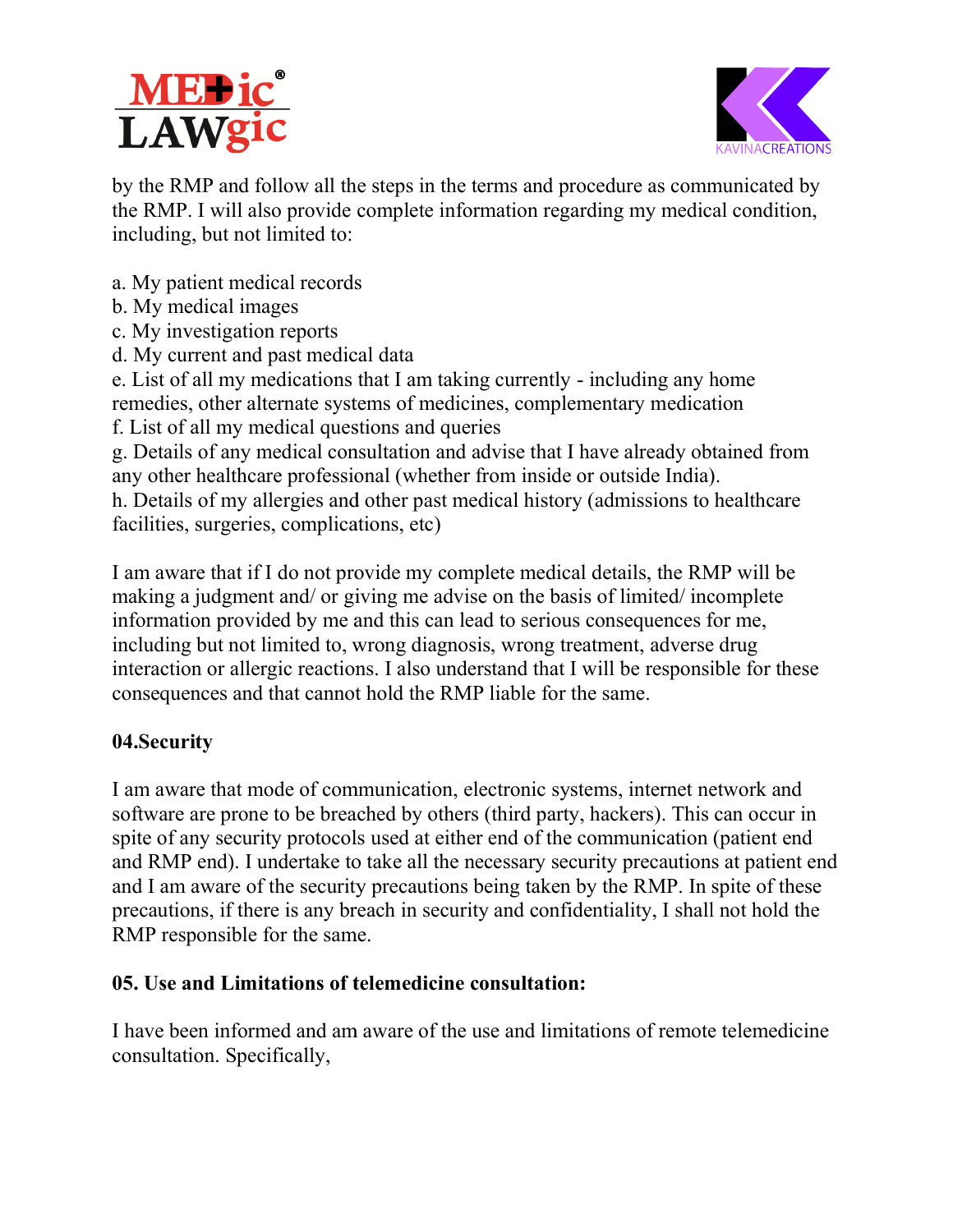



a. I give explicit consent for my details (including patients medical history, examination findings, imaging and other test reports, etc) to be shared and discussed with other health professionals through any means of communication.

b. Limited physical examination (inspection only) can take place only if video is used as the mode of communication. Even then it has limitations due to technical issues as the mode of communication. Even then it has limitations due to technical issues<br>like lighting, resolution, focusing, area of the body exposed. This may not allow the RMP to get the same information or understanding as an in-person consultation. **Example 18**<br>is completed consent for my details (including patients medical history,<br>incrition findings, imaging and other test reports, etc) to be shared and discussed<br>other health professionals through any means of com

c. I am aware that non medical technical personnel may be present alongwith the RMP / at the RMP facility, to aid in the telemedicine consultation (eg. communication, logistics equipment setup, smooth functioning and recording) This may not allow<br>person consultation<br>present alongwith th<br>tation (eg.<br>ing and recording).

### 06. Insufficient information : 06. Insufficient

I understand that all information provided by me or transmitted from my end may not be sufficient to allow for appropriate medical decision by the physician. This may be due to one or more reasons. Examples could include

- a. poor quality of voice
- b. poor resolution of images
- c. deviation in color of images
- d. poor connectivity and interruptions (eg internet bandwidth or call drop)

In addition, I may not be able to understand what the RMP is requesting me or the RMP may not understand what information I am providing. I understand and accept these inherent limitation of telemedicine consultation as compared to in consultation. in could include<br>
in the poor could deviation of images<br>
deviation in color of images<br>
poor connectivity and interruptions (eg internet bandwidth or call drop)<br>
in addition, I may not be able to understand what the RMP is .<br>
orthermorphic map in the same of the same of the same<br>
orthermorphic map in-person

#### 07. History:

I understand that the telephonic consultation is only as good as the accuracy and completeness of my medical and related information that will be provided by me and/or my representative. I understand that I am responsible for accuracy and completeness of all information shared with the RMP.

I am solely responsible for any consequence that might occur if I have not provided full and complete medical and related information to the RMP.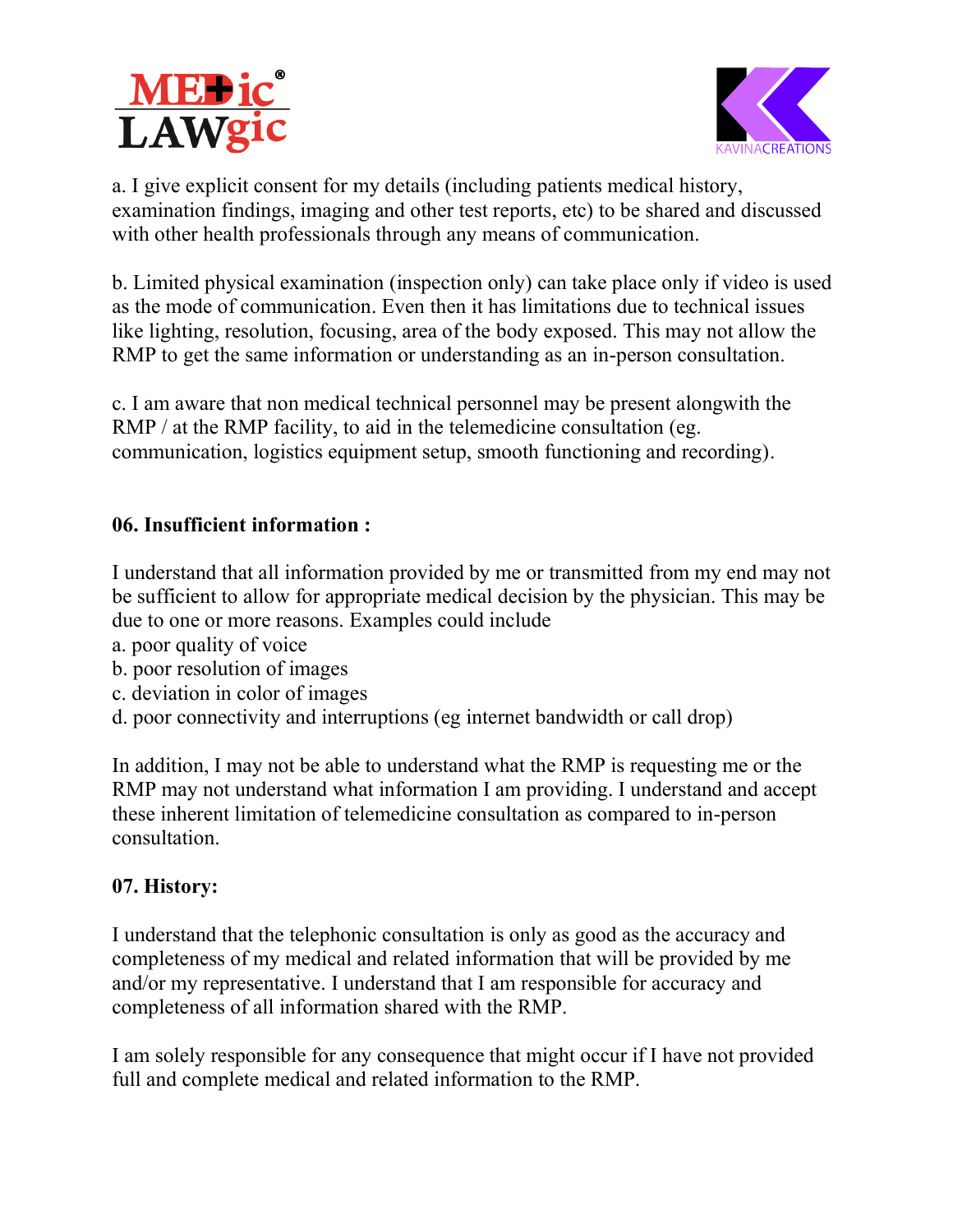



In case I have not give full information or forgot to give any information, I know that it is my responsibility to make the RMP aware that such information was missed out, request another telemedicine consultation and provide that information as soon as it is my responsibility to make the RMP aware that such information was missed out,<br>request another telemedicine consultation and provide that information as soon as<br>possible. Failure to do so or any delay in doing so may which i will be sole person responsible. t to give any information, I know tha<br>hat such information was missed out<br>rovide that information as soon as<br>so may be of serious consequences f<br>tation does not permit the RMP to<br>edicine consultation only allows<br>er compone

#### 08. Examination :

which i will be sole person responsible.<br>08. Examination :<br>I understand that non video telemedicine consultation does not permit the RMP to examine me. I also understand that video telemedicine consultation only allows inspection as part of examination. There are other components of examination that are carried out during in-person consultation (eg palpation, auscultation, etc) which are not possible even on video telemedicine consultation. I accept these limitations and the risk to me as a consequence.

the risk to me as a consequence.<br>I also understand that it is my responsibility to request for an in-person consultation as soon as possible. I also undertake to attend the in-person consultation if requested the RMP. In both instances, it is my responsibility to make all necessary arrangements to present myself at the appointed time and place - as specified by the RMP. I am also to present myself at the appointed time and place - as specified by the RMP. I am also aware that it is my responsibility to immediately seek the option of another RMP if I am not satisfied with the telemedicine consultation for any reason whatsoever. full information or forgot to g<br>o make the RMP aware that s<br>licine consultation and provid<br>io or any delay in doing so m<br>son responsible.<br>deo telemedicine consultatio<br>erstand that video telemedicin<br>amination. There are oth person consultation as<br>ation if requested by

#### 09. Investigations:

aware that it is my responsibility to immediately seek the option of another RMP if I<br>am not satisfied with the telemedicine consultation for any reason whatsoever.<br>09. Investigations:<br>I understand that it is the RMPs prer are necessary or not. I undertake to get all such investigations done promptly as advised by the RMP during the consultation process. I understand that if such investigations are not done in a timely manner and their reports not provided to the RMP promptly, I will be solely responsible for all the consequences.

#### 10. Diagnosis:

I understand that the diagnosis (provisional or otherwise) of my medical condition as made by the RMP is ations are not done in a timely manner and their reports not provided to the<br>omptly, I will be solely responsible for all the consequences.<br>gnosis:<br>tand that the diagnosis (provisional or otherwise) of my medical condition

a. entirely dependent on the completeness and accuracy of the information provided by me

b. cannot replace an in-person consultation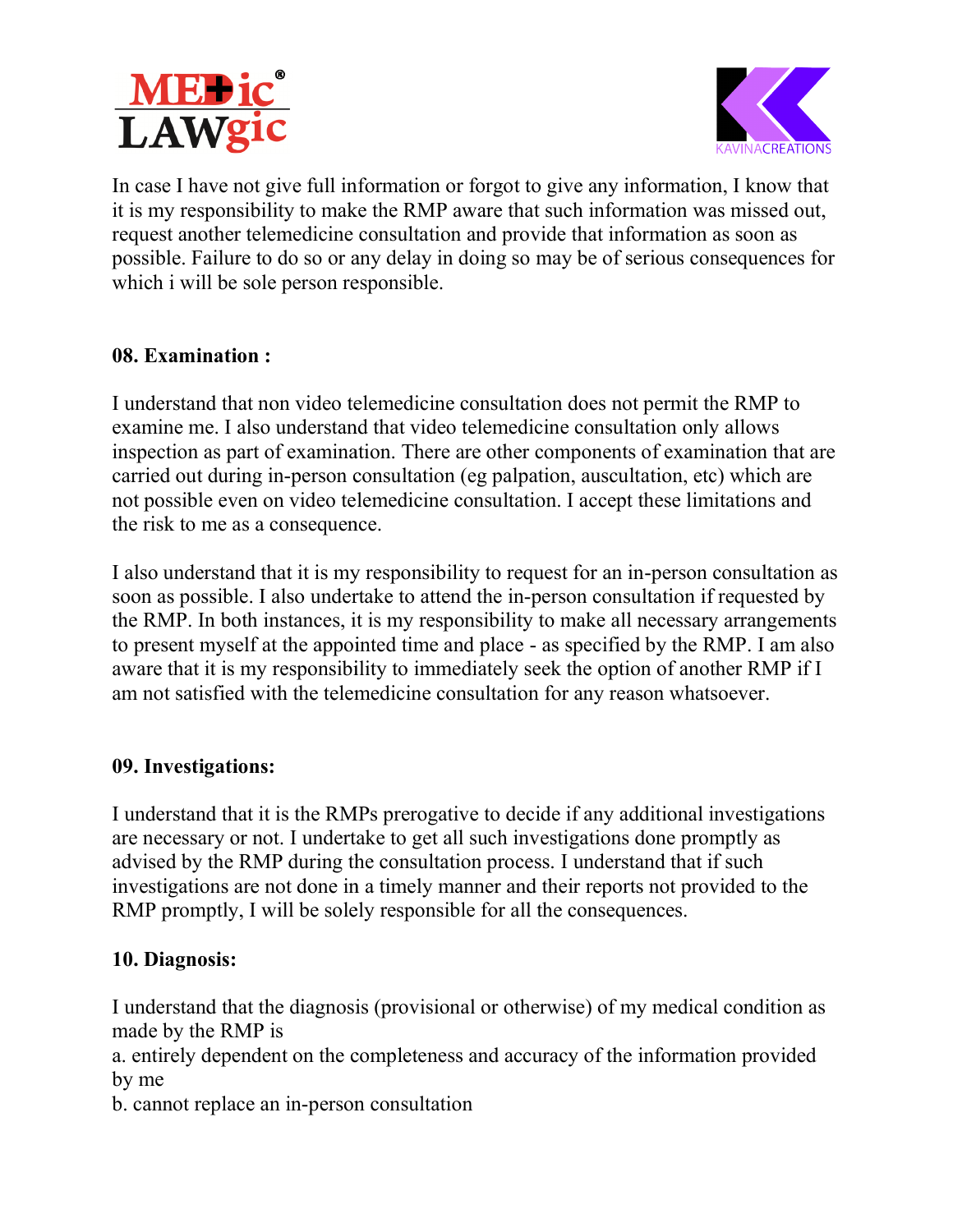



c. has significant limitations and is a temporary measure that I am availing of till I can go for an in-person consultation c. has significant limitations and is a temporary measure that I am availing of till I can go for an in-person consultation<br>Accordingly I will not hold the RMP liable for any consequences of the same.

# 11. Advise:

The RMP has agreed to give his valuable advice remotely at my request, is doing it in good faith and it is my responsibility to follow the same accurately and consistently. It is also my responsibility to seek an in-person good faith and it is my responsibility to follow the same accurately and consistently. It is also my responsibility to seek an in person

# 12. Postponement, Pause and Termination of the telemedicine consultation:

I understand that the RMP might have to postpone or reschedule a telemedicine consultation appointment, since medical management of other patients by RMP might be extended or RMP might be dealing with an emergency or for other logistic reasons. In such case(s) I will accept a rescheduled appointment provided to me. I understand that the RMP might have to postpone or reschedule a telemedicine<br>consultation appointment, since medical management of other patients by RMP might<br>be extended or RMP might be dealing with an emergency or for o by measure that I am<br>any consequences<br>e remotely at my re<br>the same accurately<br>onsultation as soon<br>**f the telemedicine**<br>one or reschedule a<br>gement of other pat<br>emergency or for ot<br>infument provided t<br>e RMP to pause the<br>info

I understand that it is the sole prerogative of the RMP to pause the telemedicine consultation at any time and ask for additional information (past medical records, new investigations, etc).

I also understand that either party (RMP or patient) may consultation at any time, without assigning any reason whatsoever

#### 13. Prescription:

on a consultation at any time, without assigning any reason whatsoever<br> **13. Prescription:**<br>
In case the RMP has prescribed medicines, I undertake to follow all the points mentioned below:

a. the prescription is solely for myself and cannot be used for any other person.

b. I will follow all the specifications of the prescription.

c. In case my medical condition does not respond, it is my responsibility to promptly seek a fresh appointment or visit the nearest available healthcare facility. b. I will follow all the specifications of the prescription.<br>c. In case my medical condition does not respond, it is my responsibility t<br>seek a fresh appointment or visit the nearest available healthcare facility. I undertake to follow all the points<br>
cannot be used for any other person.<br>
prescription.<br>
spond, it is my responsibility to promptly<br>
t available healthcare facility.<br>
ion, it is my responsibility to seek<br>
available healt

d. In case i develop any side effects or reaction, it is my responsibility to seek emergency medical treatment at the nearest available healthcare facility. It is a emergency medical treatment at the nearest available healthcare facility. It is also my responsibility to immediately stop further prescribed medication causing the problem. e. I will not use the same prescription for refill unless specifically permitted by the RMP.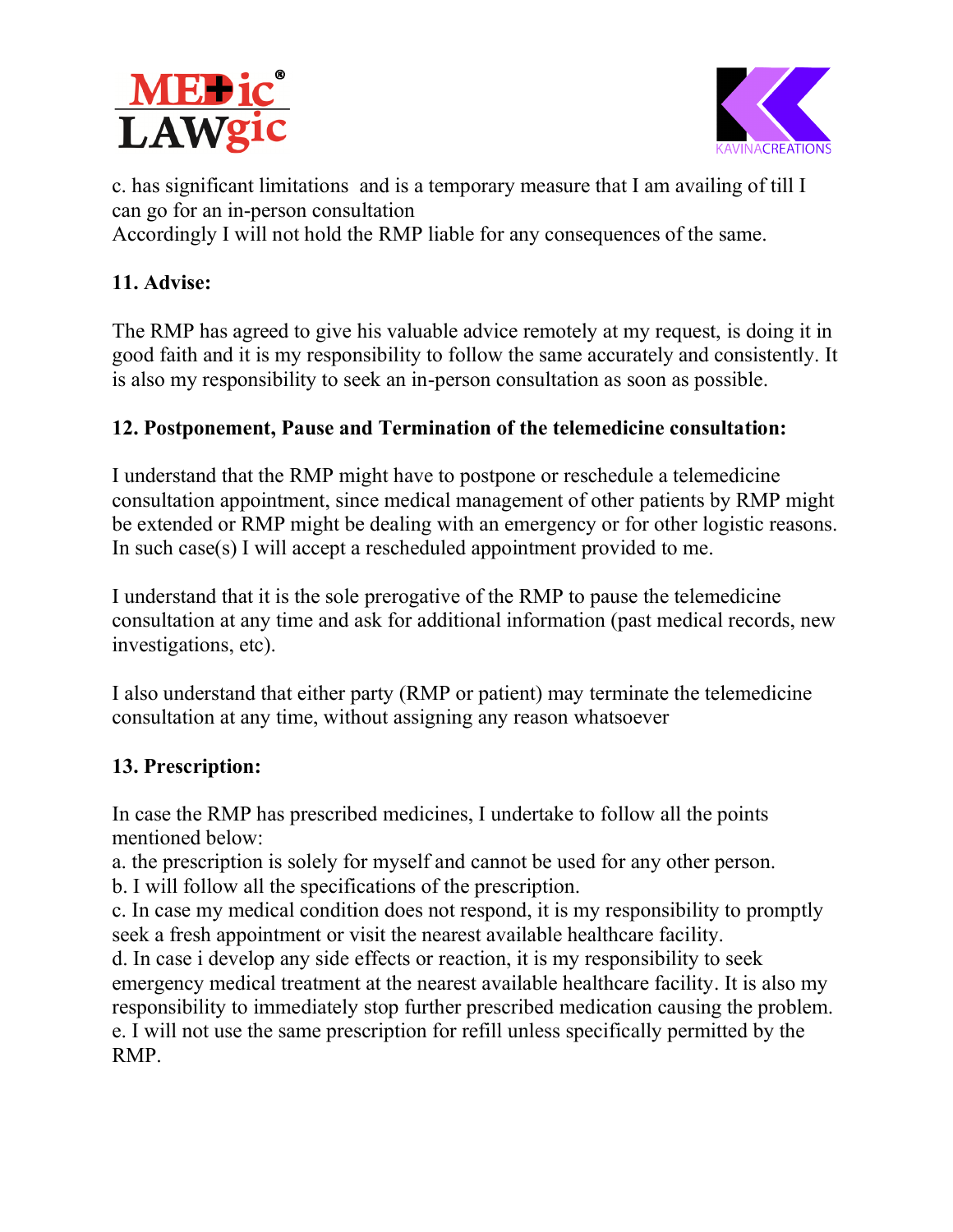



# 14. Medical Record:

I understand that the RMP may store details of the telemedicine consultation as required under Telemedicine Practice Guidelines as well as other applicable laws. I required under Telemedicine Practice Guidelines as well as othe<br>understand that this may include one or more of the following: P may store details of the te<br>
eine Practice Guidelines as<br>
include one or more of the :<br>
my means of communicatio<br>
MP deems necessary<br>
ties are responsible for main<br>
ties are responsible for main<br>
ties are responsible for

- a. video
- b. audio
- c. images
- d. documents
- e. details and content of any means of communication
- f. anything else that the RMP deems necessary

# 15. Confidentiality:

I understand that both parties are responsible for maintaining confidentiality of all aspects of the telemedicine consultation. I undertake to take all reasonable precautions to keep this confidential f. anything else that the RMP deems necessary<br> **15. Confidentiality:**<br>
I understand that both parties are responsible for maintaining confidentiality of all<br>
aspects of the telemedicine consultation. I undertake to take al

I undertake not to put on social medial or in public domain whole or any part of the telemedicine consultation process or recording without the explicit written consent<br>from the RMP.<br>I undertake not to share the telemedicine consultation (whole or part) with anyone from the RMP. main whole or any part of th<br>t the explicit written consent<br>(whole or part) with anyone<br>n process is a crime<br>naged, even irreparably, if i

I undertake not to share the telemedicine consultation (whole or part) with anyone else, including my friend and relatives

I am aware that misuse of the telemedicine consultation process is a crime

I am aware that the reputation of the RMP may be damaged, even irreparably, misuse the telemedicine consultation process or recording. I indemnify the RMP against any damages that might result from the same.

I specifically undertake not to defame or tarnish the image of the RMP in any way and accept that i will be liable for conesquences if i attempt the same. any damages that might result from the same.<br>Fically undertake not to defame or tarnish the image of the F<br>that i will be liable for conesquences if i attempt the same.

#### 16. Permission

I give my permission for my details, images, digital recordings, etc to be shared with other healthcare professionals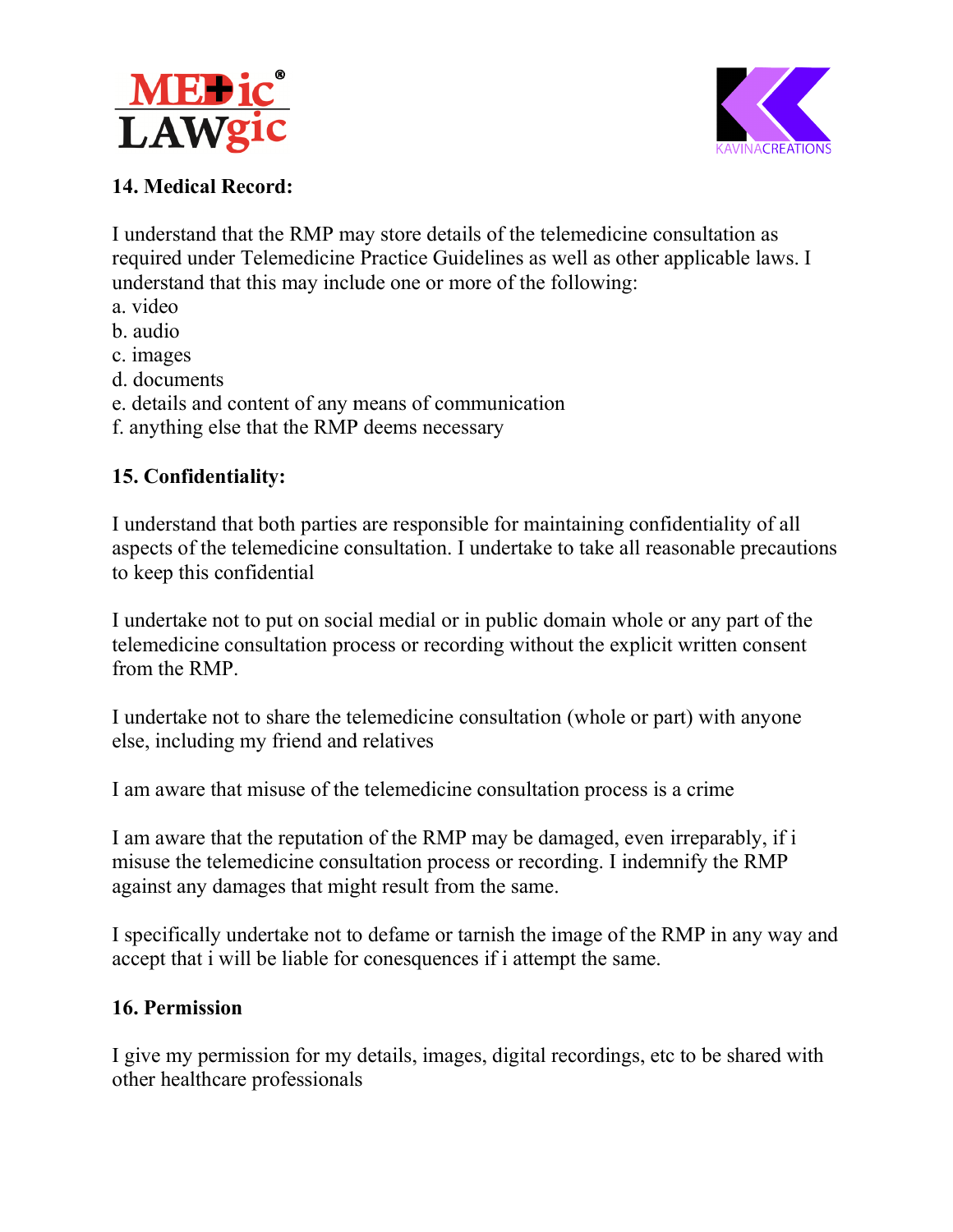



I also give my permission for my details, images, digital recordings, etc to be used in educational activities and in scientific or technical publications in a manner that preserves my anonymity (removal of patient identifier details) I also give my permission for my details, images, digital recordings, etc to be used in<br>educational activities and in scientific or technical publications in a manner that<br>preserves my anonymity (removal of patient identif

# 17. Jurisdiction:

In case i have any grievance, i give irrevocable undertaking that i will take recourse to a legal / judicial remedy in the jurisdiction of the RMP.

# 18. Release:

I hereby completely and irrevocably release the RMP, healthcare facility, institution/ organization and their respective staff members and other healthcare professionals, insurance providers, administrators, officers, employees and directors from and of any and all errors and omissions, known or unknown, foreseen or unforeseen, knowingly<br>or unknowingly, as well as all claims, actions or damages arising from or in<br>connection with the telemedicine consultation, conclusions or r or unknowingly, as well as all claims, actions or damages arising from or in connection with the telemedicine consultation, conclusions or recommendations provided by the RMP. Furthermore I agree that physician has no liability or provided by the RMP. Furthermore I agree that physician has no liability or<br>responsibility for the accuracy or completeness of medical information submitted to them or for any errors in its electronic transmission. provided by the RMP. Furthermore I agree that physician has no liability or<br>responsibility for the accuracy or completeness of medical information submitted to<br>them or for any errors in its electronic transmission.<br>**19. Ab The set of the set of the set of the failure of the set of the fails and a stativities and in scientific or technical publications in smy anonymity (removal of patient identifier details) diction:<br>
have any grievance, i** 

# 19. Ability:

am giving the above consent willingly and in my full senses, without any pressure or force. I am of sound mind and judgment, am not under influence of any drugs or alcohol or any other intoxicating substance or medication. I acknowledge that I have given this consent of my own free will. ses, without any pressure or<br>fluence of any drugs or<br>. I acknowledge that I have<br>e consultation. RMP has

# 21. Consideration:

I am responsible for all the fees related to my telemedicine consultation. specified that the fees will be Rs for telemedicine consultation appointment specified that the fees will be Rs \_\_\_\_\_\_\_\_ for telemedicine consultation appointment<br>of upto 15 minutes. I have accepted these fees. I also undertake to make the payment by the method and using the details provided by RMP. If i default on the payment, it is proof of my intention to defraud the RMP and i will be liable to its consequences. I understand that there is no guarantee in the tele is proof of my intention to defraud the RMP and i will be liable to its consequences understand that there is no guarantee in the telemedi cine implied. The failure of intended benefit or the occurrence of side effects cannot be predicted and is an act of God, for which the RMP is not liable. If i want to extend the make the payment<br>on the payment, it<br>its consequences. I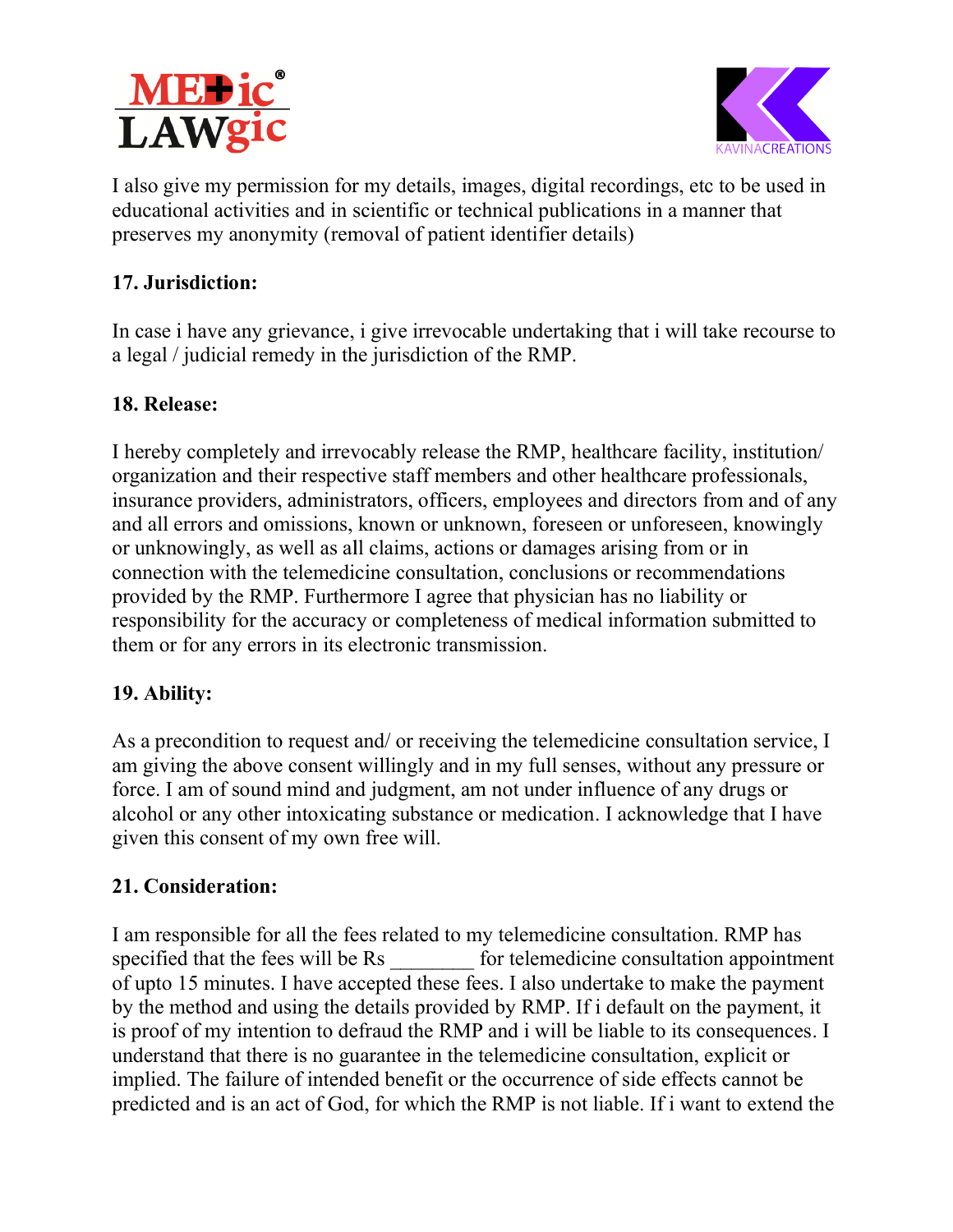



telemedicine consultation beyond the time specified or i want another follow up telemedicine consultation beyond the time specified or i want another follow up<br>telemedicine consultation for any reason, i understand that i have to make additional<br>payments of fess on a pro rata basis. I also understand payments of fess on a pro rata basis. I also understand that once the telemedicine consultation has commenced, under no circumstances can i r refund of fees.

### 22. Discussions:

I understand that it is my responsibility to ensure that i have asked the RMP all my queries, questions and doubts within the duration of the telemedicine consultation appointment slot. It is also my responsibility that i use the necessary technology and equipment at my end to I hear and understand completely all the discussions and advise provided by the RMP. In case i need clarification, it is my responsibility to ask specific questions to resolve them. At the end of the telemedicine consultation, it will be assumed that all my queries and doubts have been resolved, i have understood the advise and instructions given by the RMP and that i will abide by the same. I understand that it is my responsibility to ensure that i have asked the RMP all my queries, questions and doubts within the duration of the telemedicine consultation appointment slot. It is also my responsibility that i **EXECUTE:**<br> **EXECUTE:** CONSIDENT CONDIMATION DEVIDENTIC CONSIDENTIC CONDISTINGLY CONDIST CONDIST DREVIDENTS OF SIGN DISPONDENTS of fess on a pro rata basis. I also understand consultation has commenced, under no circumsta uipment at my end to I hear and understand completely all the discussions and<br>vise provided by the RMP. In case i need clarification, it is my responsibility to as<br>ecific questions to resolve them. At the end of the teleme

### 23. Limitation:

I understand and accept the risk of the limitation telemedicine consultation. confirm that RMP has not given any warranty or guarantee of any nature, explicit or implied, regarding my medical condition, diagnosis, outcome and benefit of recommended management. nature, explicit or<br>benefit of<br>, accept all the<br>lltation .

#### 24. Informed Consent:

I have read and understood the written information provided above, accept all the terms and limitations. I give my consent for the telemedicine consultation

Signature of patient

Name of Patient

Govt Issue Photo ID type

Govt issue Photo ID number: